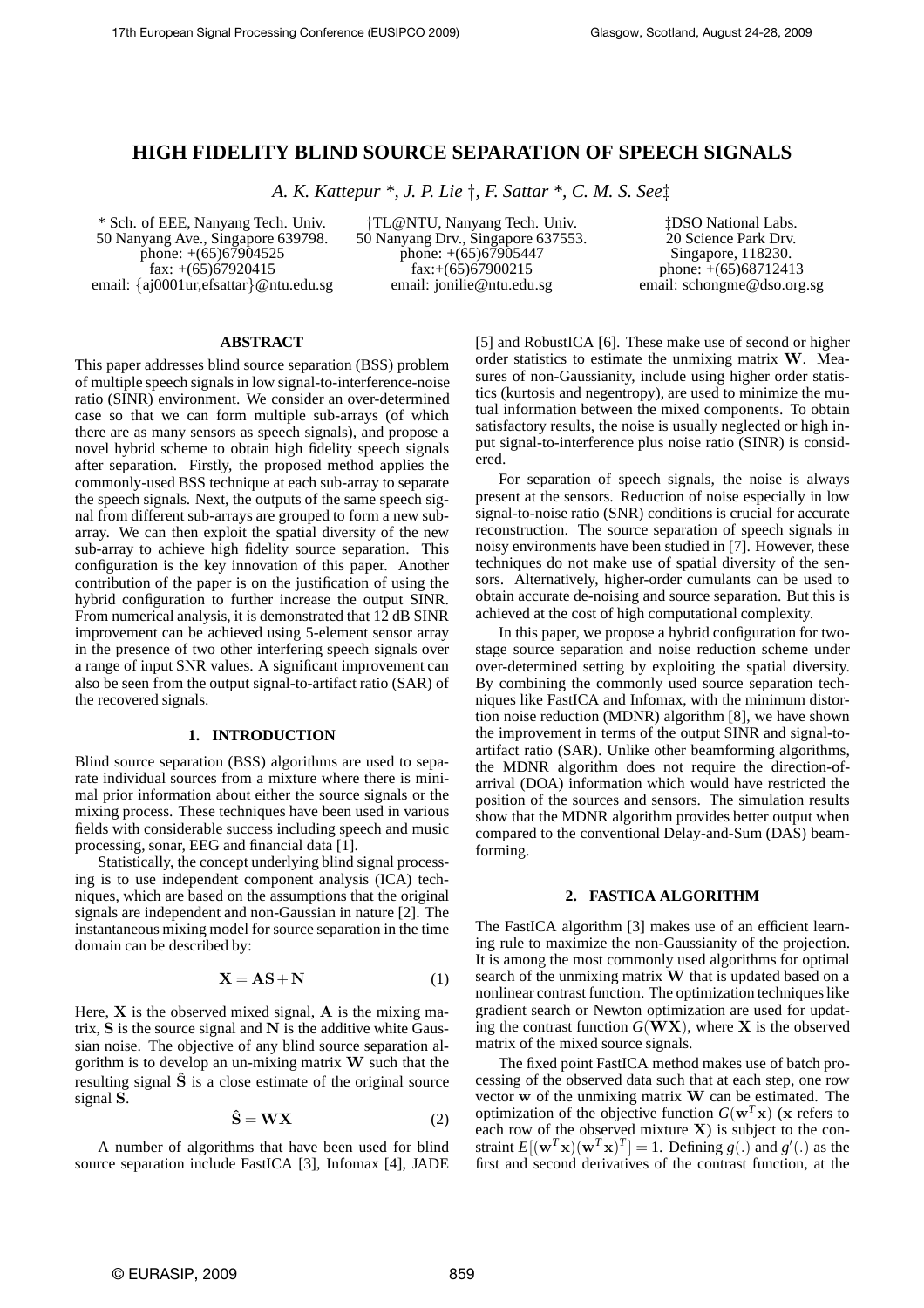optimal value  $\mathbf{w}_0$  with  $\|\mathbf{w}_0\| = 1$  yields:

$$
\phi = E[\mathbf{w}_0^T \mathbf{x} g(\mathbf{w}_0^T \mathbf{x})]
$$
 (3)

The unmixing process can then be optimized based on the Newton optimization method with the update for the *n th* iteration given as

$$
\mathbf{w}_{n+1} = \mathbf{w}_n - \eta \left[ (E[\mathbf{x}g(\mathbf{w}_n^T \mathbf{x})] - \varphi \mathbf{w}_n) / E[g'(\mathbf{w}_n^T \mathbf{x})] - \varphi \right]
$$
  
\n
$$
\mathbf{w}_{n+1} = \mathbf{w}_{n+1} / \|\mathbf{w}_{n+1}\|
$$
 (5)

where  $w_{n+1}$  is the new estimated value for every  $n^{th}$  iteration and  $\varphi$  is the step size.

As shown by [1], the FastICA algorithm can also be compared to the stochastic gradient method for maximizing likelihood like the infomax method [4]. However, the convergence of FastICA is cubic or quadratic, which is much faster than the linearly converging gradient descent methods. It can also be used to estimate both sub-Gaussian and super-Gaussian independent components. Due to these advantages, it has been chosen as the source separation algorithm in our scheme.

The performance bounds of noisy linear ICA has been studied in [10, 11]. The optimal solution in the case of noisy ICA is close to the minimum mean square error (MMSE) solution given by:

$$
\mathbf{W}^{MMSE} = \mathbf{A}^T (\mathbf{A}\mathbf{A}^T + \sigma^2 I)^{-1}
$$
 (6)

where  $\sigma^2$  is the noise variance. This leads to the minimum attainable signal to interference plus noise ratio for the *k th* estimated signal characterized by:

$$
\Psi = (I + \sigma^2 (\mathbf{A}^T \mathbf{A})^{-1})^{-1}
$$
 (7)

$$
\min \text{SINR}_k = \frac{\Psi_{kk}^2}{\sum_{i \neq k}^d \Psi_{ki}^2 + \sigma^2 \sum_{i=1}^d (\Psi \mathbf{A}^{-1})_{ki}^2}
$$
(8)

where *i* and *k* represent the rows and columns of the observed mixed signals, respectively and *d* refers to the total number of signals observed in the mixture. This shows that the bound is dependent only on the mixing matrix A and the noise variance  $\sigma^2$ .

### **3. MINIMUM DISTORTION NOISE REDUCTION**

The MDNR algorithm proposed in [8] addresses the problem of estimating *one* source signal given the received signals at the microphone array. Let  $\{y_1(k), \dots, y_N(k)\}\)$  be the discretized received signals of *L* samples. By exploiting the spatio-temporal diversity, the source signal of *m*-th sensor at *k*-th sample  $x_m(k)$  can be obtained by passing the received signals at *N* sensors (of which there are *L* samples) through *N* temporal filters of length *L*

$$
\hat{x}_m(k) = \mathbf{h}_m^T \mathbf{y}(k) = \mathbf{h}_m^T \mathbf{x}(k) + \mathbf{h}_m^T \mathbf{v}(k)
$$
(9)

where  $\mathbf{h}_m = [\mathbf{h}_{1m}^T, \cdots, \mathbf{h}_{Nm}^T]^T$ ,  $\mathbf{h}_{nm}$  is the column vector of *L* coefficients of the temporal filter for the  $n<sup>th</sup>$  received signal.  $\mathbf{y}(k) = [\mathbf{y}_1^T(k), \cdots, \mathbf{y}_N^T(k)]^T$ ,  $\mathbf{x}(k) = [\mathbf{x}_1^T(k), \cdots, \mathbf{x}_N^T(k)]^T$ , and

 $\mathbf{v}(k) = [\mathbf{v}_1^T(k), \cdots, \mathbf{v}_N^T(k)]^T$  are the received signal, clean signal and noise signal column vectors, respectively. Notice that we have grouped the signal term and noise term separately.

Using this form shown in (9), the task of the estimator is to find  $h_m$  by minimizing the mean-square-error due to the noise term under the constraints that the error due to the signal term  $(\mathbf{h}_m^T \mathbf{x}(k) - x_m(k))$  is zero. That is, by solving the following optimization

$$
\mathbf{h}_{m,o} = \arg\min_{\mathbf{h}_m} \mathbf{h}_m^T \mathbf{R}_{vv} \mathbf{h}_m \quad \text{s.t.} \quad \mathbf{Q}_m \mathbf{h}_m = \mathbf{u}_1 \tag{10}
$$

where  $\mathbf{Q}_m = [\mathbf{Q}_{1m}^T, \cdots, \mathbf{Q}_{Nm}^T]$  is the spatial-temporal prediction matrix, which relates the signal at one microphone to others:  $\mathbf{x}_n(k) = \mathbf{Q}_{nm} \mathbf{x}_m(k)$ .  $\mathbf{R}_{vv} = E[\mathbf{v}(k) \mathbf{v}^T(k)]$ .  $\mathbf{u}_1 =$  $[1,0,\cdots,0]^T$ .

Solving (10) using Lagrangian multiplier method, the optimum  $h_m$  can be computed given the spatial-temporal prediction matrix. Instead of using the true Q*m*, which is usually unknown, an estimate can be obtained easily as

$$
\mathbf{Q}_{nm,o} = (\mathbf{R}_{y_n,y_m} - \mathbf{R}_{v_n,v_m})(\mathbf{R}_{y_m,y_m} - \mathbf{R}_{v_m,v_m})^{-1}
$$
 (11)

where  $\mathbf{R}_{v_n,v_m} = E[\mathbf{v}_n(k)\mathbf{v}_m(k)]$ . The same definition applies similarly to  $\mathbf{R}_{y_n,y_m}$ . Therefore, the final expression of  $\mathbf{h}_{m,o}$  is obtained by solving (10) and substituting (11) into the solution

$$
\mathbf{h}_{m,o} = \mathbf{R}_{vv}^{-1} \mathbf{Q}_{m,o}^T [\mathbf{Q}_{m,o} \mathbf{R}_{vv}^{-1} \mathbf{Q}_{m,o}^T] \mathbf{u}_1
$$
 (12)

where  $\mathbf{Q}_{m,o}$  is arranged the same way as  $\mathbf{Q}_m$ .

It is stated in [8] that the worst-case performance of the MDNR algorithm will be that of the delay-and-sum beamforming [9] which is the case when only spatial diversity can be exploited for noise reduction. In this case, the noise power will be reduced by a factor of  $1/N$  while the signal power remains unchanged. Given that the signal and noise power are  $\sigma_s^2$  and  $\sigma_n^2$ , respectively. The worst-case output SINR for the MDNR algorithm can be expressed as

$$
SINR_{mdnr} = \frac{N\sigma_s^2}{\sigma_n^2}
$$
 (13)

## **4. SYSTEM MODEL**

The problem of separating speech sources, or the typical cocktail party problem, has been investigated in previous literature [2]. Both convolutive and instantaneous mixtures for separating speech sources have also been studied. However, the efficient separation performance is limited to the case when either the noise is ignored or the input SNR is high. Gaussian noise causes deterioration of second order cumulants which the source separation algorithms can depend on. In case of FastICA, the assumptions regarding the covariance of the observed signals can be distorted especially under low SNR conditions. The mixing matrix can also become illconditioned leading to poor separation and de-noising capabilities.

In order to improve both the noise reduction and separation performance, we propose a hybrid approach. With limited pre-processing, the observed noisy data is passed through the blind source separation algorithm. By making use of the overdetermined condition when the number of sensors is more than the number of sources, the diversity in each of the separated outputs is used for noise reduction. The minimum distortion noise reduction algorithm makes use of the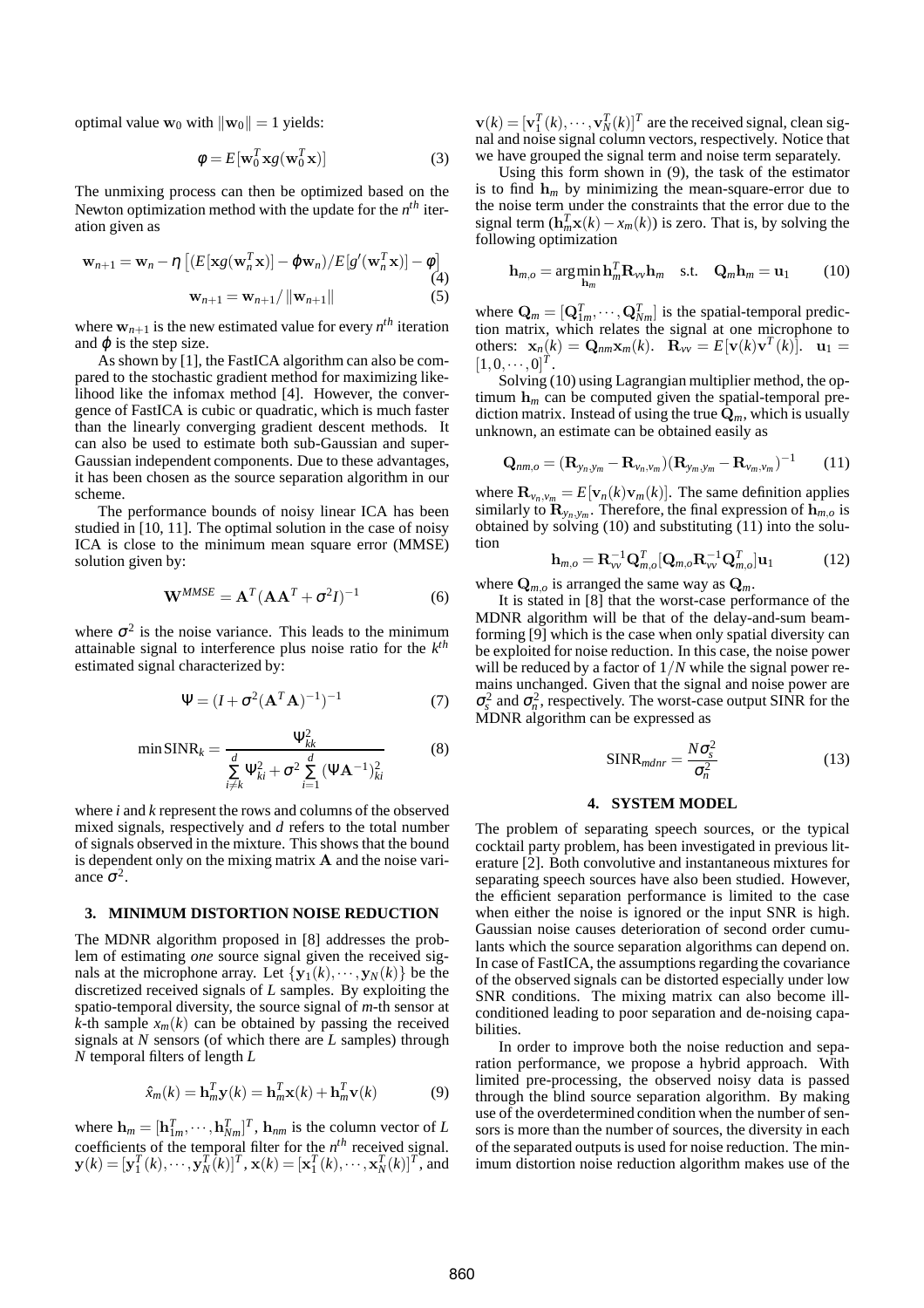outputs from these multiple channels to achieve noise reduction.

Unlike conventional preprocessing/post processing noise reduction techniques used by common source separation algorithms, this scheme exploits the spatial diversity of the sensor locations for multiple channel noise reduction. Under low input SNR, other noise reduction schemes may distort the speech signal output. By exploiting the spatial diversity of the BSS algorithms and applying the MDNR technique, high fidelity in the speech output is ensured which is advantageous in its application to low SNR conditions.



Figure 1: Scenario used for testing the proposed algorithm.

As illustrated in Fig. 1, three speech source signals  $S_1(t)$ ,  $S_2(t)$  and  $S_3(t)$  are received by an array of 5 sensors after passing through a channel mixing matrix. Because of the over-determined condition, we form 3 sub-arrays and perform source separation for each sub-array. This will provide the spatial diversity required for multiple channel noise reduction. The next stage is to utilize the output of the BSS algorithm  $\hat{S}_{11}(t)$ ,  $\hat{S}_{12}(t)$  and  $\hat{S}_{13}(t)$  (from the first, second and third sub-arrays respectively) as the input to the MDNR algorithm. This multiple channel noise reduction process, in turn, provides a high fidelity output  $\hat{S}_1(t)$  of the target source signal  $S_1(t)$ . This procedure can be further repeated for the sources  $S_2(t)$  and  $S_3(t)$  to similarly obtain high fidelity outputs  $\hat{S}_2(t)$  ans  $\hat{S}_3(t)$ , respectively.

A problem with most BSS algorithms like FastICA is the ordering of sources (permutation problem). In our technique, as we make use of outputs from each sub-array, this ordering is critical to provide accurate input to the MDNR stage. The correlation between the separated signals is used to solve this. As seen from Fig. 2, the highest correlation values  $r_1$ and  $r_2$  are used as the basis for matching the separated outputs.



Figure 2: Example of using correlation to solve the permutation problem. The solid lines indicate highest correlation matching the separated output of each sub-array to a particular source.

#### **5. PERFORMANCE ANALYSIS**

The performance of the proposed hybrid approach can be evaluated in terms of the overall SINR output. Let  $S_k$  denote the desired speech signal to be separated. Given that there are  $d$  speech signals, the rest of the speech signals  $(S_i$  where  $i \neq k$  and  $i = 1, 2, \dots, d$  are considered as interferences.

The minimum attainable output SINR of noisy linear ICA has been given in (8). The expression contains three different terms for the desired signal, interferences and noise power:

$$
\sigma_s^2 = \Psi_{kk}^2
$$
\n
$$
\sigma_i^2 = \sum_{i \neq k}^d \Psi_{ki}^2
$$
\n
$$
\sigma_n^2 = \sigma^2 \sum_{i=1}^d (\Psi \mathbf{A}^{-1})_{ki}^2
$$
\n(14)

From Fig. 1, it can be seen that the output of the noisy linear ICA is also the input of the MDNR algorithm. Therefore, the output of the hybrid approach can be expressed as

$$
SINRhybrid,min \leq SINRhybrid \leq SINRhybrid,max
$$
 (15)

where  $\{SINR_{hybrid,min}, SINR_{hybrid,max}\}$  are the minimum and maximum attainable SINR output which can be written as

$$
\begin{array}{rcl}\n\text{SINR}_{hybrid,min} & = & \frac{\Psi_{kk}^2}{\sum_{i \neq k}^d \Psi_{ki}^2 + \frac{\sigma^2}{N_{sub}} \sum_{i=1}^d (\Psi \mathbf{A}^{-1})_{ki}^2} \\
\text{SINR}_{hybrid,max} & = & \frac{\Psi_{kk}^2}{\frac{\sigma^2}{N_{sub}} \sum_{i=1}^d (\Psi \mathbf{A}^{-1})_{ki}^2} \n\end{array} \tag{16}
$$

where  $N_{sub} = N - d + 1$  is the number of subarrays formed after the BSS and *N* is the total sensors used. Notice that the above inequality is used to express the output SINR of the proposed hybrid approach, because the MDNR algorithm is not formulated for suppressing the interferences. Thus, the expression for SINR*hybrid*,*min* relates to only reduction of noise by the MDNR algorithm with no interference suppression by BSS. The SINR*hybrid*,*max* is achieved when the BSS technique has a perfect signal separation with improved noise suppression by the MDNR algorithm.

As compared to using a standard direct approach by just applying the BSS technique, the hybrid approach offers additional noise reduction capability. This is reflected on the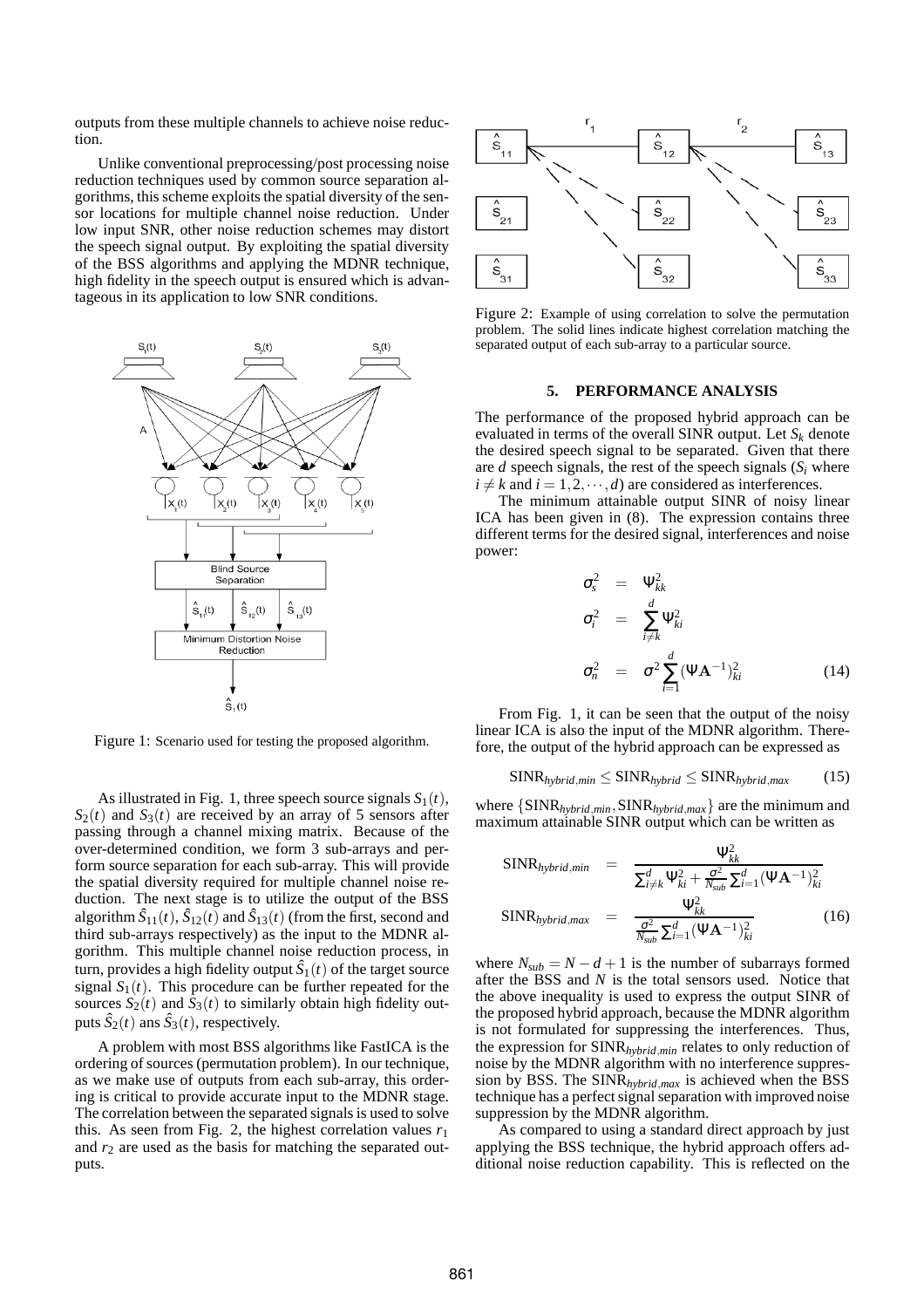noise power expression at the output of the hybrid approach. It is clear that the noise power has been reduced to  $(1/N)$ fraction of the noise power at the BSS intermediate output. Applying the standard direct BSS approach does not effectively exploit the extra sensor outputs as the performance is similar to the critically determined case. By effectively using the overdetermined criterion, the hybrid approach offers additional SINR improvement by reducing the output noise power. This produces a significantly better output than the direct BSS approach.

# **6. RESULTS AND DISCUSSIONS**

Based on the scenario shown in Fig. 1 the speech sources are mixed based with no reverberation considered. The array processing toolbox developed by [12] is used for the mixing process based on the position of the speech sources and the distribution of sensors (uniform linear array). The sources and sensors are placed at distances of 1 and 0.1 meters apart, respectively<sup>1</sup>. The source separation of the observed mixed signals at the sensor array is performed based on the FastICA algorithm. The permutation problem is seen in all the BSS algorithms, specially those that operate in the frequency domain. In this application, back correlation with respect to the input signal is used as the solution to the permutation problem. That is, the highest correlated BSS output with respect to the input signal is used as the corresponding estimate of that particular input signal. Further denoising of the separated output based on the sub-array structure is achieved by either the minimum distortion noise reduction (MDNR) or the delay-and-sum (DAS) beamforming algorithms.

Fig. 3 shows the performance of the algorithm when applied to three noisy mixed speech signals. The outputs of the BSS algorithm with input SNR of -10 dB is input to both the MDNR and the DAS algorithms. The MDNR algorithm is able to successfully recover the denoised version of the original signal. For listening test, a demonstration of the proposed separation process is available in [14].



Figure 3: Example of using the algorithm to separate and denoise the signal (a) Original signal (b) Separated signal before denoising (c) Estimated signal after MDNR (d) Estimated signal after DAS.

The output of the proposed algorithm has been tested based on the output SINR and SAR improvements using the toolbox developed by [13]. The separation performance is computed for each estimated source  $\hat{\mathbf{s}}_i$  and compared with the true source  $s_j$ . The first step is to decompose the estimated unmixed signal as shown.

$$
\hat{\mathbf{s}}_j = \mathbf{s}_{target} + e_{interf} + e_{noise} + e_{artif} \tag{17}
$$

where  $s_{target}$  is a version of  $s_j$  modified by an allowable distortion,  $e_{\text{interf}}$  is an allowed deformation of the sources which accounts for the interferences of the unwanted sources, *enoise* is an allowed deformation of the perturbating noise and  $e_{arti}$ is an artifact term that corresponds to artifacts of the separation algorithm such as musical noise or to deformations induced by the separation algorithm that are not allowed.

The next step is to compute energy ratios to evaluate the relative amount of each of the four terms in (17) either on the whole signal duration or on local frames. The computation of the SINR and SAR follows from the equations given below.

$$
SINR = 10\log_{10}\frac{\left\|\mathbf{s}_{target}\right\|^{2}}{\left\|e_{interf} + e_{noise}\right\|^{2}}
$$
(18)

$$
SAR = 10\log_{10}\frac{\left\| \mathbf{s}_{target} + e_{interf} + e_{noise} \right\|^2}{\left\| e_{arif} \right\|^2}
$$
(19)

While SINR is a measure of the separation performance, SAR measures the distortions caused by the source separation algorithm on the signals of interest.

As shown in Fig. 4, the MDNR algorithm provides better SINR output when compared to the DAS beamforming, specially at low input SNR. The cases for two and three mixed sources have also been considered. At higher SNR, the noise suppression performance of both DS and MDNR techniques converge. Due to this, we notice an overlap of the graphs at high SNR, specially for the case of three sources. This is because, at higher SNR, the performance is dependent mainly on the separation performance. A reference to the minimum attainable SINR as shown in eq. (16) is provided for a mixture of three sources.

Similarly, the improvements in SAR for two and three sources are presented. As seen from Figs. 5 and 6, the SAR improvements for both two and three sources are considerable especially under low input SNR. This demonstrates that both source separation and noise reduction have been successfully incorporated assuring the high fidelity of the output speech signals. The mean values of SINR and SAR have been used in all the above cases with approximations based on the toolbox in [13].

## **7. CONCLUSIONS**

We have proposed a two-stage approach to extract high fidelity speech signals after BSS. The proposed method considers an over-determined setting, where the number of sensors used is more than the speech signals to be separated. In this setting, the spatial diversity is exploited to provide higher SINR improvement using MDNR algorithm. The theoretical performance analysis as well as simulation results confirmed that the proposed method is able to achieve higher SINR improvement, particularly in low input SNR condition. Compared to the DAS algorithm with the same settings,

<sup>&</sup>lt;sup>1</sup>Note that the geometry of the array can be made arbitrary